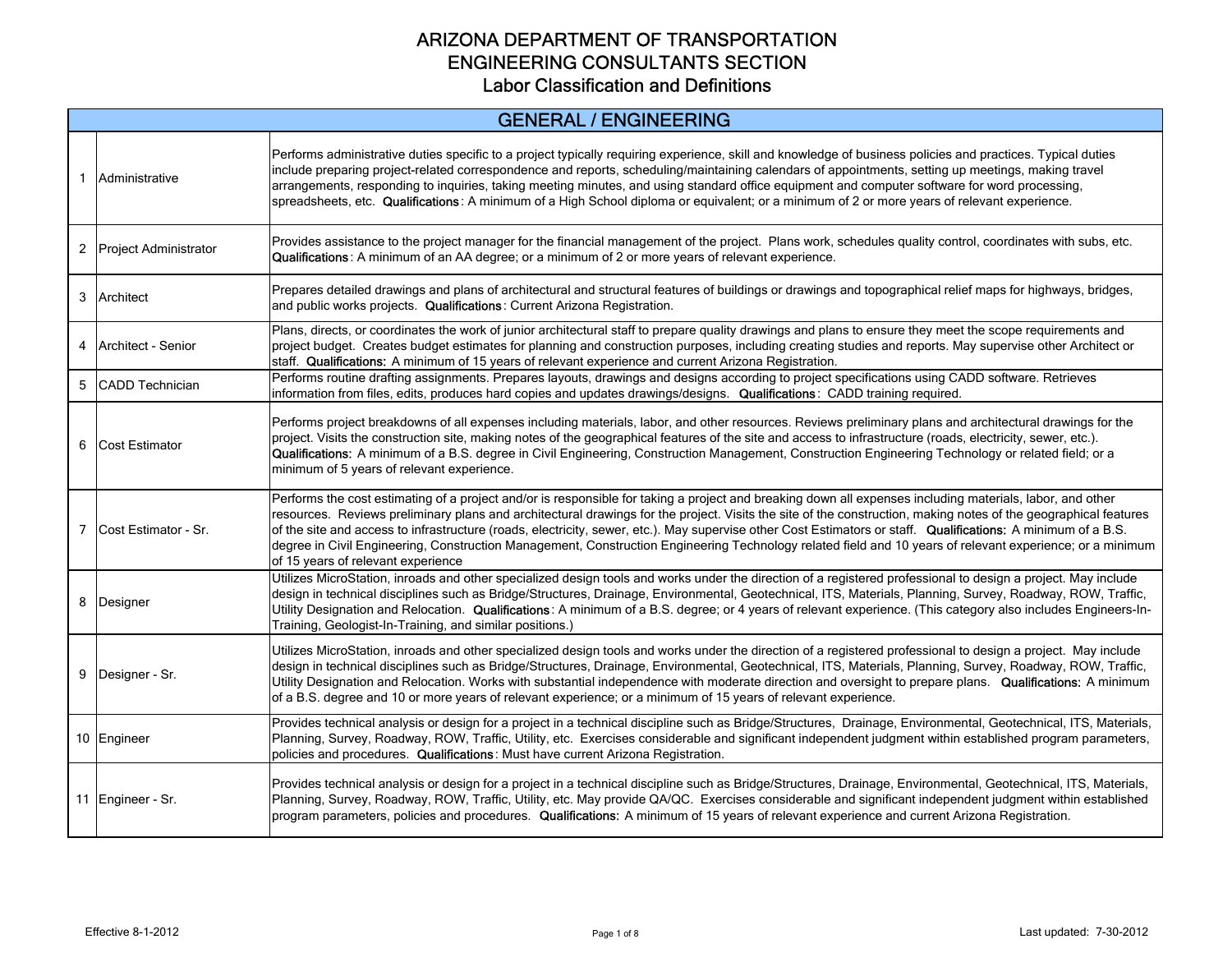#### GENERAL / ENGINEERING (continued)

| 12 Project Engineer         | Provides technical performance on projects or designated tasks on large projects. Work requires application of standard engineering techniques and<br>procedures, professional judgment to make modifications or execute complex features or solutions. Directs other engineers and/or technicians assigned to<br>project. Coordinates within or among the technical disciplines of the project. Qualifications: A minimum of 10 years of relevant experience and current<br>Arizona Registration.                                                                                                                                                                           |
|-----------------------------|------------------------------------------------------------------------------------------------------------------------------------------------------------------------------------------------------------------------------------------------------------------------------------------------------------------------------------------------------------------------------------------------------------------------------------------------------------------------------------------------------------------------------------------------------------------------------------------------------------------------------------------------------------------------------|
| 13 Project Engineer - Sr.   | Provides technical performance on complex projects. Possesses diversified knowledge of engineering principles and practices. Applies advanced<br>techniques, modifications and theories and serves as technical liaison on matters pertaining to field of practice. Directs other engineers and/or technicians<br>assigned to a project. May provide QA/QC. Coordinates within or among the technical disciplines of the project. Qualifications: A minimum of 15 years of<br>relevant experience and current Arizona Registration.                                                                                                                                          |
| 14 Geologist                | Performs technical review and analysis on small to medium projects or designated tasks on large projects. Requires application of standard geological<br>techniques and procedures, professional judgment in making modifications or execute complex features or solutions. Qualifications: Must have current<br>Arizona Registration as a Geologist.                                                                                                                                                                                                                                                                                                                        |
| 15 Geologist - Sr.          | Possesses extensive and diversified knowledge of geological principles and practices. Applies advanced techniques, modifications and theories and serves<br>as technical liaison on matters pertaining to field of practice. May supervise other Geologists or staff. Qualifications: A minimum of 15 years of relevant<br>experience and current Arizona Registration as a Geologist.                                                                                                                                                                                                                                                                                       |
| 16 GIS Analyst / Technician | Designs, builds, and maintains GIS application including database design, data maintenance, research and mapping analysis and preparation; maintains<br>hardware and software. Qualifications: A minimum of a B.S. degree in IT, Geography, GIS; or a minimum of 5 years of relevant experience.                                                                                                                                                                                                                                                                                                                                                                             |
|                             | Designs, builds and maintains GIS application including database design, data maintenance, research and mapping analysis and preparation; maintains<br>17 GIS Analyst / Technician - Sr. hardware and software. May supervise other GIS Analyst or staff. Qualifications: A minimum of a B.S. degree in IT, Geography, GIS or related field and 10<br>years of relevant experience; or a minimum of 15 years of relevant experience.                                                                                                                                                                                                                                         |
| 18 Graphic Designer         | Plans the design, layout, photography, visual coordination and production of communication materials for a project. Qualifications: A minimum of technical<br>training in visual communications, graphic design or related field; or a minimum of 3 years of relevant experience.                                                                                                                                                                                                                                                                                                                                                                                            |
| 19 Graphic Designer - Sr.   | Plans the design, layout, photography, visual coordination and production of communication materials for a project. May supervise the work of other graphic<br>designers. Qualifications: A minimum of technical training in visual communications, graphic design or related field and a minimum of 10 years of relevant<br>experience; or a minimum of 15 years of relevant experience.                                                                                                                                                                                                                                                                                    |
| 20 Project Principal        | Responsible for the quality and timely delivery of the entire project as stated in the contract. Allocates resources, monitors the project performance,<br>accountable for the entire project. Is also responsible for the quality and timely delivery of the project. May be an Officer of the firm. Qualifications: A<br>minimum of a B.A. or B.S. degree or a minimum of 5 years of relevant experience; and must meet applicable Arizona registration requirements for the<br>contract. PRIME CONSULTANT ONLY.                                                                                                                                                           |
| 21 Project Manager          | Provides leadership and oversight of the technical performance on projects in any discipline, which may include Bridge/Structures, Drainage, Environmental,<br>Geotechnical, ITS, Materials, Planning, Survey, Roadway, ROW, Traffic, Utility, etc. Possesses diversified knowledge of applicable principles and practices.<br>Applies advanced techniques, modifications and theories and serves as technical liaison on matters pertaining to field of practice. May also include QA/QC<br>duties. Qualifications: A minimum of 10 years of relevant experience and applicable current Arizona Registration.                                                               |
| 22 Project Manager - Sr.    | Provides leadership and oversight of the technical performance on the projects in any discipline, which may include technical groups such as<br>Bridge/Structures, Drainage, Environmental, Geotechnical, ITS, Materials, Planning, Survey, Roadway, ROW, Traffic, Utility, etc. Possesses extensive and<br>diversified knowledge of applicable principles and practices. Applies advanced techniques, modifications and theories and serves as technical liaison on<br>matters pertaining to field of practice. May supervise other Project Managers or staff. Qualifications: A minimum of 15 years of relevant experience and<br>applicable current Arizona Registration. |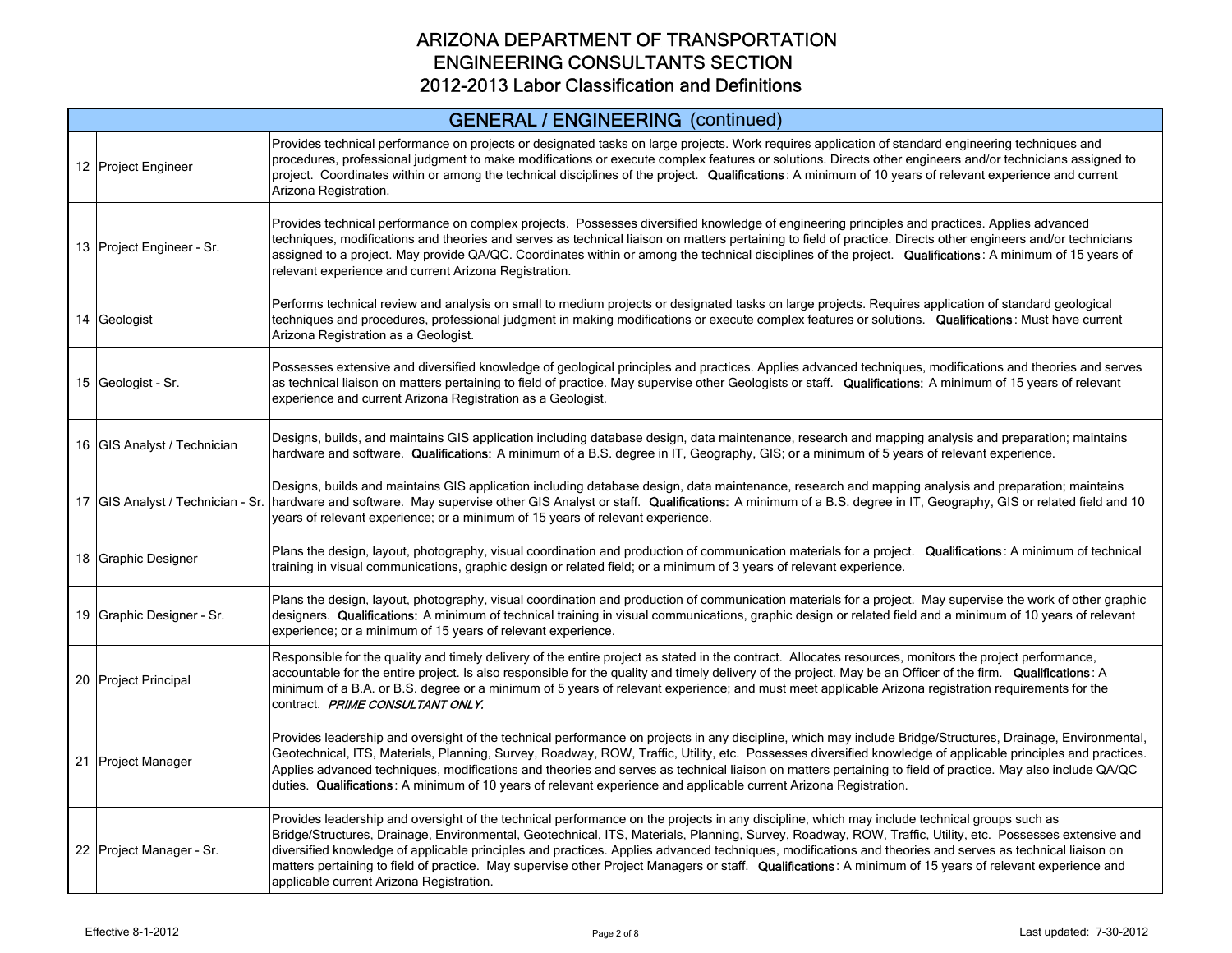# GENERAL / ENGINEERING (continued)

|    | 23 Arborist                                                            | Possesses specific knowledge to identify pests and diseases known to affect the health of trees and shrubs. Diagnoses, treats, and maintains trees. Surveys<br>all trees within project limits, monitors and directs excavation work near trees during construction and monitors tree pruning and removal as required by the<br>contract. Surveys existing trees and provides transplanting information during the design and construction of projects. Qualifications: A minimum of 5 years<br>of relevant experience and current ISA Certification.                                                                                                                                                                                                                             |  |
|----|------------------------------------------------------------------------|-----------------------------------------------------------------------------------------------------------------------------------------------------------------------------------------------------------------------------------------------------------------------------------------------------------------------------------------------------------------------------------------------------------------------------------------------------------------------------------------------------------------------------------------------------------------------------------------------------------------------------------------------------------------------------------------------------------------------------------------------------------------------------------|--|
| 24 | Registered Landscape<br>Architect                                      | Prepares detailed drawings, site plans, specifications and cost estimates for development, coordinating arrangement of existing and proposed land features<br>and structures. Compiles and analyzes data on conditions, such as location, drainage, and location of structures for environmental reports, landscaping plans,<br>etc. Inspects landscape work to ensure compliance with specifications. May supervise construction of landscaping projects. Qualifications: Must have current<br>Arizona Registration as a Landscape Architect.                                                                                                                                                                                                                                    |  |
| 25 | Registered Landscape<br>Architect - Sr.                                | Prepares site plans, specifications and cost estimates for development, coordinating arrangement of existing and proposed land features and structures.<br>Compiles and analyzes data on conditions, such as location, drainage, and location of structures for environmental reports and landscaping plans, etc.<br>Inspects landscape work to ensure compliance with specifications. May supervise construction of landscaping projects. Qualifications: Must have a minimum<br>of 15 years of relevant experience and current Arizona Registration as a Landscape Architect.                                                                                                                                                                                                   |  |
|    | 26 Transportation Planner                                              | Provides technical analysis for predesign projects. Applies planning techniques and serves as technical liaison on matters pertaining to field of expertise.<br>May perform modeling, traffic forecasts, land use, urban planning, statistics or analysis. Qualifications: A minimum of a B.A. or B.S. degree in a technical or<br>business discipline and a minimum of 3 years of relevant experience.                                                                                                                                                                                                                                                                                                                                                                           |  |
|    | 27 Transportation Planner - Sr.                                        | Provides technical analysis for predesign projects. Applies planning techniques and serves as technical liaison on matters pertaining to field of expertise.<br>May perform modeling, traffic forecasts, land use, urban planning, statistics or analysis. May supervise other Planners or staff. Qualifications: A minimum of<br>a B.A. or B.S. degree in a technical or business discipline and a minimum of 15 years of relevant experience.                                                                                                                                                                                                                                                                                                                                   |  |
|    |                                                                        | <b>CONSTRUCTION</b>                                                                                                                                                                                                                                                                                                                                                                                                                                                                                                                                                                                                                                                                                                                                                               |  |
|    | 28 S1 (Inspection Office)                                              | Performs technical/engineering work with progressing responsibility as skills and knowledge increase. Provides knowledge of procedures and techniques of<br>surveying, construction standards, inspection, quality control and/or materials; proper construction documentation, safety practices and procedures.<br>Qualifications: A minimum of a High School diploma or equivalent.                                                                                                                                                                                                                                                                                                                                                                                             |  |
|    | S4 (Inspection Office, Lab,<br>29 Survey, Permits, Traffic<br>Signals) | Performs technical/engineering work with progressing responsibility as skills and knowledge increase. Provides knowledge of procedures and techniques of<br>surveying, construction standards, inspection, quality control and/or materials; proper construction documentation, safety practices and procedures.<br>Performs introductory level engineering and construction documentation for verification in a construction field office. Qualifications: Must meet the ADOT<br>Training Matrix requirements and have 1 year experience as an S1 or equivalent.                                                                                                                                                                                                                 |  |
|    | S5 (Inspection Office, Lab,<br>30 Survey, Permits, Traffic<br>Signals) | Performs many tasks in a highway construction environment independent of any direct supervision. Has the authority to recommend rejection of materials or<br>workmanship, which are not in compliance with agency specifications. Knowledge of procedures and techniques of surveying, construction standards,<br>inspection, quality control and/or materials; proper construction documentation, safety practices and procedures. Qualifications: Must meet the ADOT<br>Training Matrix requirements and have 2 years as an S4 or equivalent.                                                                                                                                                                                                                                   |  |
|    | S6 (Inspection Office, Lab,<br>31 Survey, Permits, Traffic<br>Signals) | Exercises some independent judgment within established program parameters. Has the authority to determine when project materials and procedures are<br>noncompliant with agency specifications. Knowledge of procedures and techniques of surveying, construction standards, inspection, quality control and/or<br>materials; proper construction documentation, safety practices and procedures. Serves as a journeyman level technician performing a variety of work related<br>to highway construction activities. Analyzes and evaluates a wide variety of technical engineering data; interprets and implements standards, policies,<br>procedures and regulations. Qualifications: Must meet the ADOT Training Matrix requirements and have 2 years as an S5 or equivalent. |  |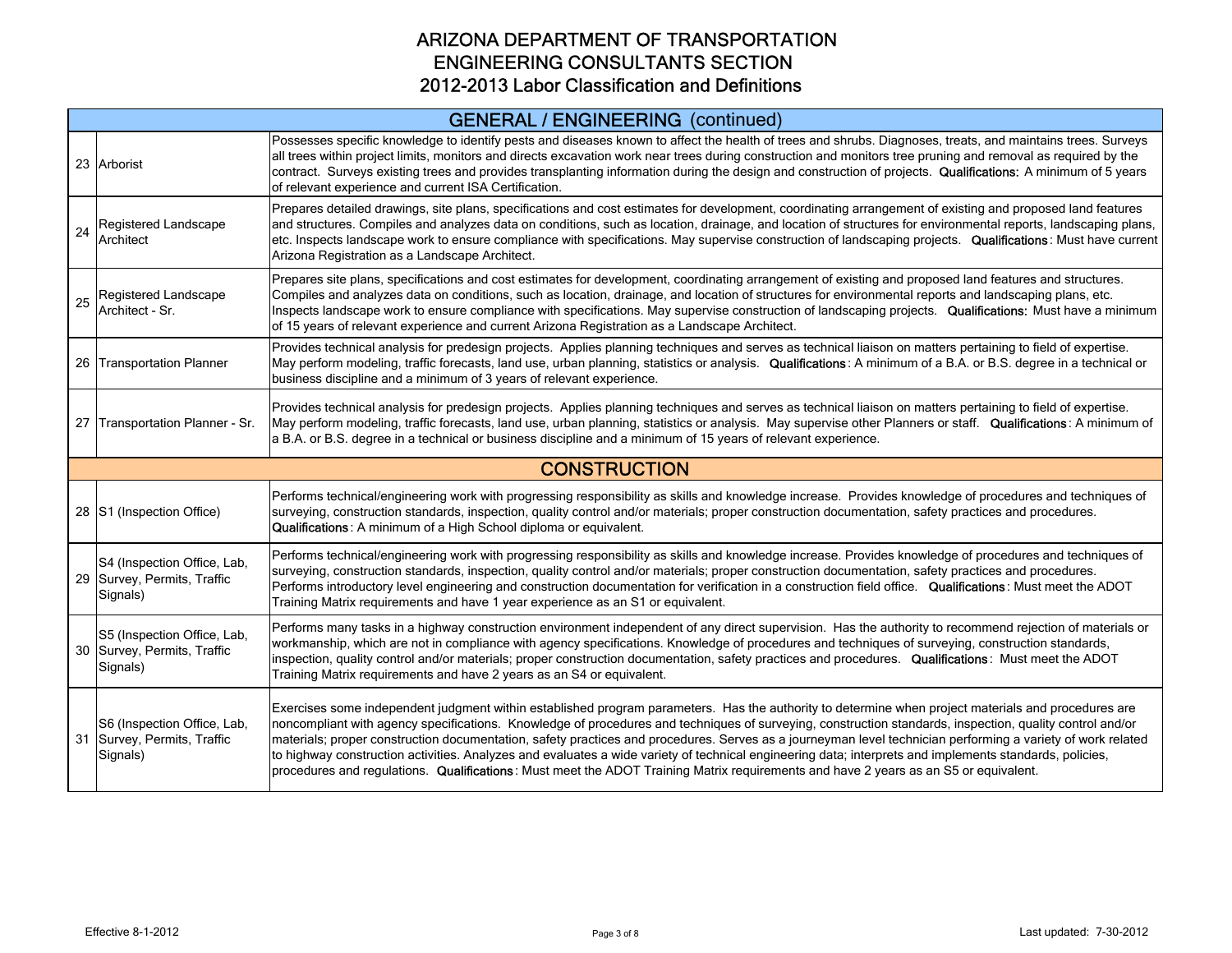# CONSTRUCTION (continued)

| S7 (Inspection Office, Lab,<br>32 Survey, Permits, Traffic<br>Signals) | Serves as a lead technician under the general supervision of the Engineer-In-Charge or designated representative, coordinating activities on highway<br>construction project(s) including survey, quality control, inspection, lab and office. Inspects and documents the most complex contract items, such as<br>structures and concrete or asphalt pavement; performs related duties as necessary due to staffing requirements. Provides training, coaching and guidance to<br>employees as directed. Knowledge of principles and practices of civil engineering related to the construction of state highway system roadways. Must have<br>the ability to work independently, completes assignments to acceptable standards in a timely manner. Qualifications: Must meet the ADOT Training Matrix<br>requirements and have 2 years of experience as an S6 or equivalent.                                                                                                                                                                                                                                                                                                   |
|------------------------------------------------------------------------|--------------------------------------------------------------------------------------------------------------------------------------------------------------------------------------------------------------------------------------------------------------------------------------------------------------------------------------------------------------------------------------------------------------------------------------------------------------------------------------------------------------------------------------------------------------------------------------------------------------------------------------------------------------------------------------------------------------------------------------------------------------------------------------------------------------------------------------------------------------------------------------------------------------------------------------------------------------------------------------------------------------------------------------------------------------------------------------------------------------------------------------------------------------------------------|
| S9 (Inspection Office, Lab,<br>33 Survey, Permits, Traffic<br>Signals) | Provides technical analysis for a project. Under general supervision, exercises considerable and significant independent judgment within established<br>program parameters, policies and procedures. Possesses extensive knowledge of principles and practices of civil engineering, as applied to the area of<br>assignment. Organizes and prioritizes work assignments. Qualifications: Must meet the ADOT Training Matrix requirements, have a BS in Civil Engineering<br>or Construction Management and 2 years relevant experience or 15 years of relevant experience.                                                                                                                                                                                                                                                                                                                                                                                                                                                                                                                                                                                                    |
| 34 Resident Engineer                                                   | Supervises construction projects, including determining acceptability of materials furnished and work performed, preparing contract supplemental agreements<br>as needed, verifying and documenting adherence with all applicable safety and environmental standards, monitoring and documentation of contractor<br>activities, material testing and documentation, payments to the contractor, tracking project progress schedules, budgets and scope. May include supervision<br>and operations of a field office and staff. Qualifications: Must have current Arizona Registration and 5 or more years of relevant experience.                                                                                                                                                                                                                                                                                                                                                                                                                                                                                                                                              |
| 35 Resident Engineer - Sr.                                             | Supervises more complex construction projects, including determining acceptability of materials furnished and work performed, preparing contract<br>supplemental agreements as needed, verifying and documenting adherence with all applicable safety and environmental standards, monitoring and<br>documentation of contractor activities, material testing and documentation, payments to the contractor, tracking project progress schedules, budgets and<br>scope. May include supervision of other Resident Engineers and operations of a field office and staff. Qualifications: Must have current Arizona Registration<br>and 15 years of relevant experience.                                                                                                                                                                                                                                                                                                                                                                                                                                                                                                         |
|                                                                        | <b>ENVIRONMENTAL</b>                                                                                                                                                                                                                                                                                                                                                                                                                                                                                                                                                                                                                                                                                                                                                                                                                                                                                                                                                                                                                                                                                                                                                           |
| 36 Air Quality Specialist                                              | Performs air quality analyses for highway development projects as required by federal and state regulation and agency policy. Uses air quality computer<br>models such as MOVES2010b, MOBILE6.2, CAL3QHCR, AERMOD, interprets results in context of existing policy and regulations and prepares reports that<br>present results. Qualifications: Knowledge of federal and state regulations relating to air quality, agency policy, and a minimum of 2 years experience<br>performing analysis using FHWA approved air quality models.                                                                                                                                                                                                                                                                                                                                                                                                                                                                                                                                                                                                                                        |
| 37 Associate Archaeologist                                             | Performs cultural resources surveys, testing, monitoring, archaeological excavations, and archival research. Completes plan and profile maps of excavated<br>units, completes standard feature and level forms. Performs laboratory work, data and artifact analyses independently or under appropriate supervision.<br>Prepares or assists with preparation of technical reports. Makes initial evaluations and recommendations for significance, effect, and treatment. Drafts<br>consultation letters and assists in the development of work plans, research designs, and mitigation proposals. Conducts site file searches at federal, state,<br>and private repositories. Qualifications: A minimum of a B.A. or B.S. degree and archaeological training and field experience; knowledge of Section 106<br>compliance, NEPA, and state requlations pertaining to the management of cultural resources.                                                                                                                                                                                                                                                                    |
| 38 Archaeologist                                                       | Provides technical completeness and accuracy of submittals and work performed on small to large projects. Responsible for all aspects of archaeological<br>survey, excavation, and monitoring and subsequent analysis and reporting; AND/OR for specialized analyses (geomorphology, bioarchaeology, faunal<br>analysis; paleobotanical studies, etc.). Prepares technical reports documenting the results of fieldwork and archival research. Performs evaluations and<br>makes recommendations for significance, effect, and treatment. Develops work plans, research designs and mitigation proposals. Prepares project budgets<br>and scopes and assures adherence to them. Conducts site file searches at federal, state, and private repositories. May supervise Associate Archaeologists,<br>other Archaeologists, or other staff. Qualifications: A minimum of a B.A. or B.S. degree in archaeology or a related field and a minimum of 5 years relevant<br>experience; and demonstrated knowledge of Arizona prehistory, archaeological method and theory; Section 106 compliance, NEPA, Section 4(f), and state<br>regulations the management of cultural resources. |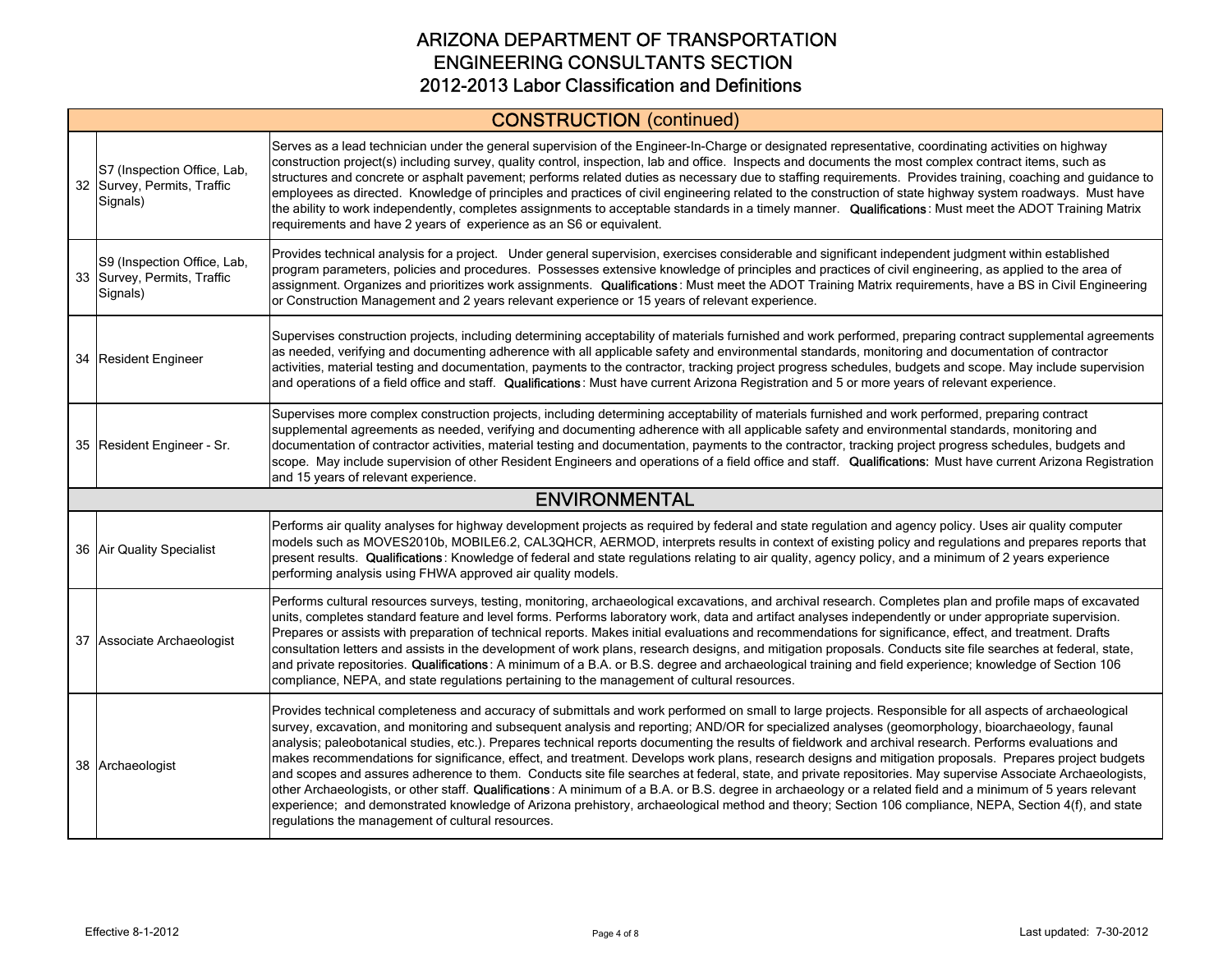# ENVIRONMENTAL (continued)

|    | 39 Archaeologist - Sr.                 | Provides technical completeness and accuracy of submittals and work performed on small to large projects. Responsible for all aspects of archaeological<br>survey, excavation, and monitoring and subsequent analysis and reporting; AND/OR for specialized analyses (geomorphology, bioarchaeology, faunal<br>analysis; paleobotanical studies, etc.). Prepares technical reports documenting the results of fieldwork and archival research. Performs evaluations and<br>makes recommendations for significance, effect, and treatment. Develops work plans, research designs and mitigation proposals. Prepares project budgets<br>and scopes and assures adherence to them. Conducts site file searches at federal, state, and private repositories. May supervise Associate Archaeologists,<br>Archaeologists or other staff. Qualifications: A minimum of a B.A. or B.S. degree in archaeology or a related field and a minimum of 15 years relevant<br>experience; AND demonstrated knowledge of Arizona prehistory, archaeological method and theory; Section 106 compliance, NEPA, Section 4(f), and state<br>regulations the management of cultural resources. |
|----|----------------------------------------|--------------------------------------------------------------------------------------------------------------------------------------------------------------------------------------------------------------------------------------------------------------------------------------------------------------------------------------------------------------------------------------------------------------------------------------------------------------------------------------------------------------------------------------------------------------------------------------------------------------------------------------------------------------------------------------------------------------------------------------------------------------------------------------------------------------------------------------------------------------------------------------------------------------------------------------------------------------------------------------------------------------------------------------------------------------------------------------------------------------------------------------------------------------------------|
| 40 | Architectural Historian /<br>Historian | Conducts historic resource surveys and assessments including site inspections, research, interviews, photography, and evaluation under National/Arizona<br>Registers of Historic Places, and other criteria of significance. Prepares Arizona Historic Property Inventory forms, historic resources technical reports and<br>context statements. Compiles Historic American Buildings Survey and Historic American Engineering Record documentation packages. Analyzes potential<br>impacts to historic resources/built environment under the National Historic Preservation Act, Section 4(f) and other legislation. Develops or contributes to the<br>Historic Preservation and 4(f) Sections of NEPA documents, including categorical exclusions, environmental assessments, and environmental impact<br>statements. Qualifications: Must meet Secretary of the Interior standards for architectural history or history. (http://www.cr.nps.gov/local-<br>law/arch stnds 9.htm).                                                                                                                                                                                      |
|    | 41 Associate Biologist                 | Performs field reviews. Writes biological review documents, general Federal threatened and endangered species habitat evaluations, general Federal, State<br>and Tribal Sensitive species habitat evaluations, species surveys (if permitted), native plants surveys, noxious weed surveys and riparian/wetland<br>delineations (with 404 expert oversight, when appropriate). Prepares monitoring reports, "no effect" biological evaluations, "may affect" habitat and species<br>impact evaluations and other duties as determined by ADOT. Qualifications: A minimum of a B.S. degree in Biology or related field; OR relevant college-level<br>classes and a minimum of 4 years of relevant experience.                                                                                                                                                                                                                                                                                                                                                                                                                                                             |
|    | 42 Biologist                           | May be responsible for QA/QC on all documents prepared by Associate Biologist or other Biologists, prepares monitoring reports, completes "may affect"<br>habitat and species impact evaluations; completes "no effect" biological evaluations, species surveys (must be permitted); policy or listing analysis, prepares<br>biology section of environmental documents. May supervise Associate Biologists, other Biologists, or other staff. Qualifications: A minimum of a M.A. or<br>M.S. degree in Biology or related field and at least 1 year relevant experience; or a minimum of a B.A. or B.S. degree in Biology or related field and at least 3<br>years relevant experience. Knowledge of state and federal regulations relating to the protection of plants and wildlife.                                                                                                                                                                                                                                                                                                                                                                                   |
|    | 43 Biologist - Sr.                     | Oversees Biologist, QA/QC on all documents prepared by Biologist, prepares monitoring reports, and completes "may affect" habitat and species impact<br>evaluations. Also completes "no effect" biological evaluations, species surveys (must be permitted), policy or listing analysis and prepares biology section of<br>environmental documents. May supervise other Biologists or staff. Qualifications: A minimum of B.S. degree in Biology or related field and a minimum of 15<br>years of relevant experience. Knowledge of state and federal regulations relating to the protection of plants and wildlife.                                                                                                                                                                                                                                                                                                                                                                                                                                                                                                                                                     |
|    | 44 Cultural Principal Investigator     | Senior cultural resources professional responsible for oversight and implementation of field work, studies, analyses, and reports. Provides technical<br>leadership in cultural resources and is well-versed in regulatory compliance requirements including Section 106 of the National Historic Preservation Act and<br>Section 4(f) of the U.S. Department of Transportation Act. Provides guidance and is responsible for establishment and/or maintenance of quality control<br>processes and procedures. Coordinates with other staff, agencies, or other involved parties. Qualifications: Must meet the Secretary of the Interior's<br>Professional Qualification Standards for Professionals in Archaeology (http://www.cr.nps.gov/local-law/arch_stnds_9.htm), must meet the Arizona State<br>Museum's qualifications for Principal Investigators; must be able to hold a permit from the Arizona State Museum for all levels of archaeological work.                                                                                                                                                                                                          |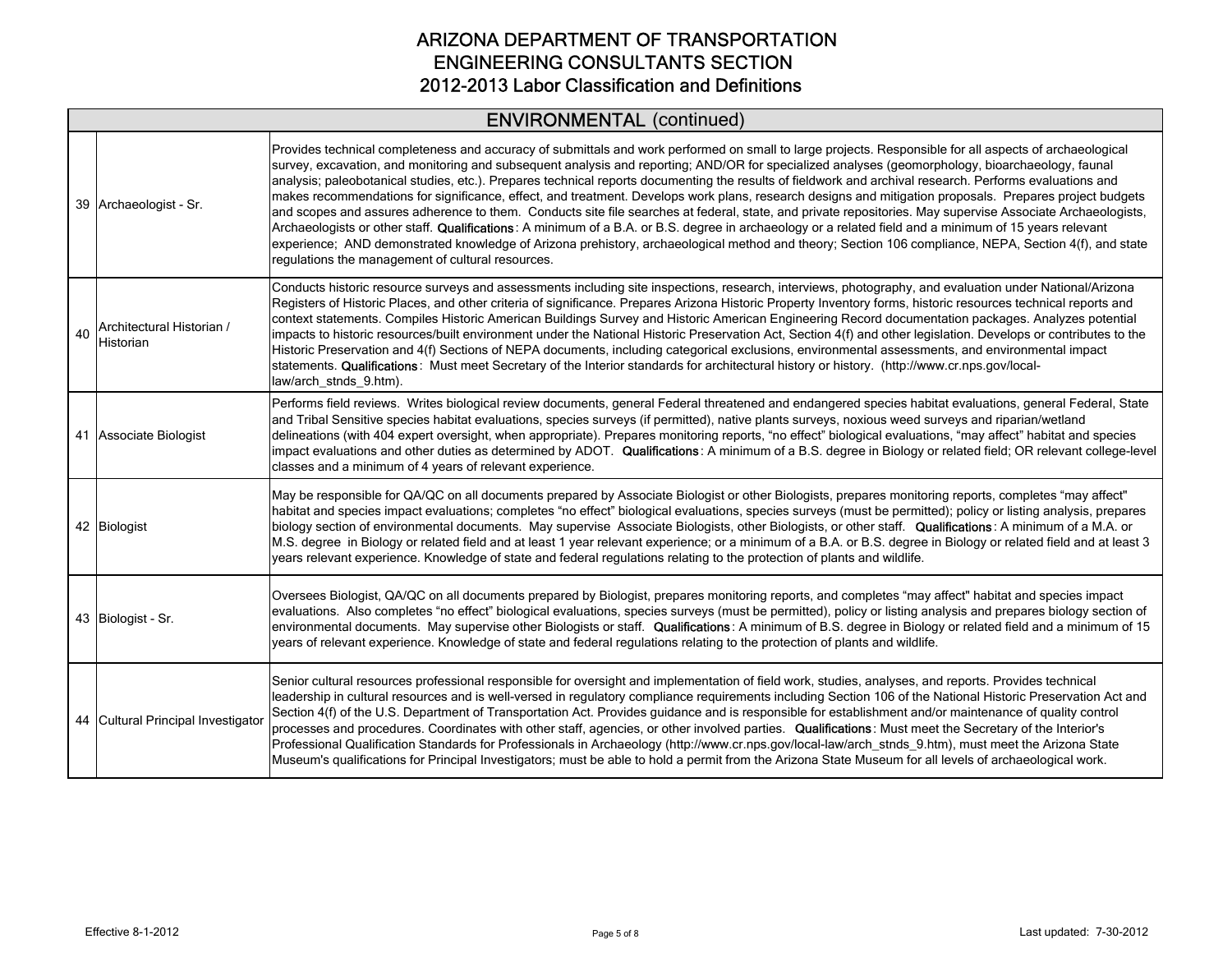|    | <b>ENVIRONMENTAL (continued)</b>                 |                                                                                                                                                                                                                                                                                                                                                                                                                                                                                                                                                                                                                                                                                                                                                                                                                                                                                                                                                                                                                                                                                                                                                                                                 |  |
|----|--------------------------------------------------|-------------------------------------------------------------------------------------------------------------------------------------------------------------------------------------------------------------------------------------------------------------------------------------------------------------------------------------------------------------------------------------------------------------------------------------------------------------------------------------------------------------------------------------------------------------------------------------------------------------------------------------------------------------------------------------------------------------------------------------------------------------------------------------------------------------------------------------------------------------------------------------------------------------------------------------------------------------------------------------------------------------------------------------------------------------------------------------------------------------------------------------------------------------------------------------------------|--|
| 45 | Cultural Resource /<br>Archaeological Technician | Performs cultural resource surveys, testing, monitoring, archaeological excavations, lab work, and research under appropriate supervision. Qualifications:<br>College level classes in relevant field; or relevant experience.                                                                                                                                                                                                                                                                                                                                                                                                                                                                                                                                                                                                                                                                                                                                                                                                                                                                                                                                                                  |  |
| 46 | Environmental Coordinator /<br>Program Manager   | Senior environmental planner responsible for project oversight and coordinating staff resources. Provides ongoing guidance to team members and is<br>responsible for establishment and/or maintenance of quality control processes and procedures. Reviews technical documents for accuracy and<br>completeness. Has ultimate responsibility for all environmental products delivered under contracts. Qualifications: A minimum of a B.S. degree in a relevant<br>environmental field and a minimum of 10 years of relevant experience, including supervisory experience. Knowledge and experience working with NEPA,<br>Section 4(f), and other federal and state environmental regulations.                                                                                                                                                                                                                                                                                                                                                                                                                                                                                                  |  |
| 47 | Associate Environmental<br>Planner / Scientist   | Prepares categorical exclusions and assists with environmental assessments and environmental impact statements. Prepares scope of work and cost<br>estimates for various environmental studies. Prepares project schedules that incorporate the entire environmental review process (all technical disciplines).<br>Requires working knowledge of agency NEPA requirements and various federal, state, and local environmental laws and regulations. Conducts or assists<br>with technical studies such as jurisdictional delineations, wetland delineations, land use studies, socio-economic studies, GIS, and documenting results.<br>Qualifications: A minimum of a B.S. degree in related field and a minimum of 1 year of relevant experience; or a minimum of 5 years of relevant experience.                                                                                                                                                                                                                                                                                                                                                                                            |  |
| 48 | Environmental Planner /<br>Scientist             | Prepares environmental documents, both as a primary or contributing author, including NEPA and non-NEPA documents, and various client-specific<br>deliverables. Works on an as-needed basis for technical sub-disciplines within the group, including report preparation and/or field work, GIS, and QA/QC of<br>deliverables. May supervise or assist staff with document preparation (content and format) to meet client-specific standards. Provides management<br>assistance to group and contract managers. Prepares scope of work and cost estimates for various environmental studies. Prepares project schedules that<br>incorporate the entire environmental clearance process (all technical disciplines). Coordinates with other technical leads to complete sections of<br>environmental documents and track project. Requires strong knowledge of agency NEPA requirements and/or various other federal, state, and local<br>environmental laws and regulations. Qualifications: A minimum of a M.A. or M.S. degree in a related field and minimum of 3 years relevant experience; or a<br>minimum of a B.A. or B.S. degree in a related field and 7 years of relevant experience. |  |
| 49 | Environmental Planner /<br>Scientist, Sr.        | Prepares environmental documents, both as a primary or contributing author, including NEPA and non-NEPA documents and various client-specific<br>deliverables. Works on an as-needed basis for technical sub-disciplines within the group, including report preparation and/or field work, GIS, and QA/QC of<br>deliverables. Supervises or assists staff with document preparation (content and format) to meet client-specific standards. Provides management assistance<br>to group and contract managers. Prepares scope of work and cost estimates for various environmental studies. Prepares project schedules that incorporate<br>the entire environmental clearance process (all technical disciplines). Coordinates with other technical leads to complete sections of environmental<br>documents and track project. Requires extensive knowledge of agency NEPA requirements and/or various other federal, state, and local environmental laws<br>and regulations. Qualifications: A minimum of a B.S. degree in related field and a minimum of 15 years relevant experience; or a minimum of 15 years of<br>relevant experience.                                                    |  |
|    | 50 HazMat Specialist                             | Conducts hazardous material preliminary, Phase I and Phase II site reviews in compliance with ASTM & EPA standards to support NEPA documentation.<br>Qualifications: Must meet the qualifications of an Environmental Professional as defined by EPA/AAI.<br>(http://www.epa.gov/brownfields/aai/ep_deffactsheet.pdf)                                                                                                                                                                                                                                                                                                                                                                                                                                                                                                                                                                                                                                                                                                                                                                                                                                                                           |  |
|    | 51 Noise Specialist                              | Analyzes potential noise impacts created by highway projects using the latest FHWA-approved Traffic Noise Model (TNM). Recommends appropriate noise<br>mitigation, including noise walls using FHWA and ADOT criteria. Performs noise monitoring and responds to noise complaints. Must be familiar with FHWA<br>regulations and ADOT's noise policy. Occasional public meeting attendance and presentations related to noise issues. Qualifications: Knowledge of federal<br>and state regulations relating to highway traffic noise, and a minimum of 2 years of experience using the FHWA Traffic Noise Model.                                                                                                                                                                                                                                                                                                                                                                                                                                                                                                                                                                               |  |
|    |                                                  | <b>SURVEY</b>                                                                                                                                                                                                                                                                                                                                                                                                                                                                                                                                                                                                                                                                                                                                                                                                                                                                                                                                                                                                                                                                                                                                                                                   |  |
|    | 52 Aerial Photographer                           | Exercises the ability to locate the mapping area and identify the flight lines for aerial photography. Operates aerial camera or Airborn LIDAR from the airplane<br>to provide quality photography to be used in photogrammetry applications. Operates high precision photoscanner, photographic reproduction equipment and<br>maintains equipment in the laboratory. Produces mosaic for photogrammetry supervisors to create flight-line designs. Qualifications: A minimum of a B.A.<br>degree in Fine Arts or related field and a minimum of 1 year of relevant experience; or on-the-job training and a minimum of 1 year of relevant experience.                                                                                                                                                                                                                                                                                                                                                                                                                                                                                                                                          |  |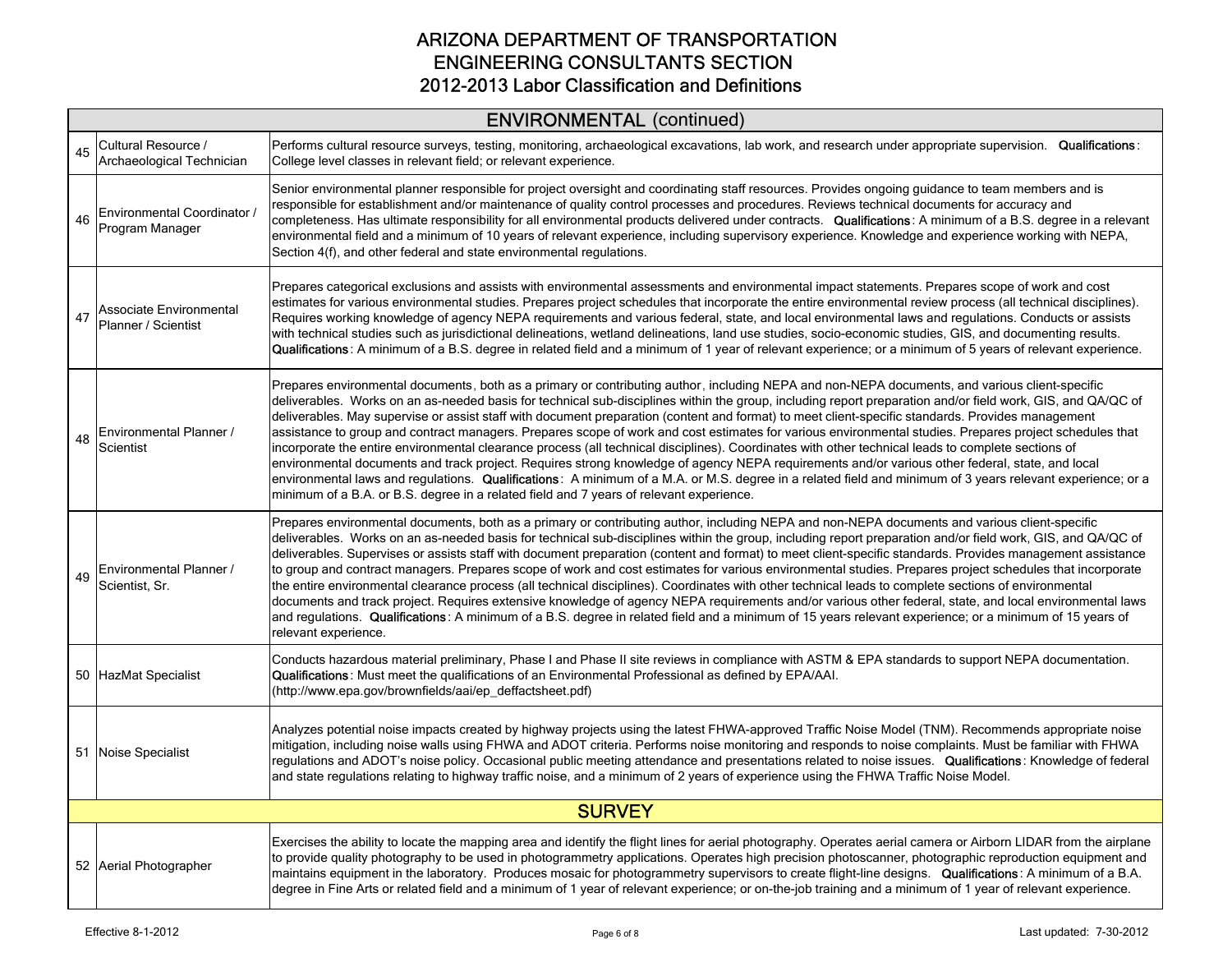|    | <b>SURVEY</b> (continued)         |                                                                                                                                                                                                                                                                                                                                                                                                                                                                                                                                                                                                                                                                                                                                                                            |  |
|----|-----------------------------------|----------------------------------------------------------------------------------------------------------------------------------------------------------------------------------------------------------------------------------------------------------------------------------------------------------------------------------------------------------------------------------------------------------------------------------------------------------------------------------------------------------------------------------------------------------------------------------------------------------------------------------------------------------------------------------------------------------------------------------------------------------------------------|--|
|    | 53 Aircraft Pilot                 | Responsible for the safe and lawful operation of the aircraft, safety of the passengers and crew members, and all flight decisions. Qualifications: Current<br>Pilot's license.                                                                                                                                                                                                                                                                                                                                                                                                                                                                                                                                                                                            |  |
|    | 54 Photogrammetrist               | Performs work in computerized aerial mapping, utilizing photogrammetric instruments and in the collection of photogrammetric data from aerial photography<br>to produce orthophotos, topographic maps and engineering data. Inputs, reviews, and verifies a variety of survey records and technical documents to ensure<br>completeness and accuracy in the development of photogrammetric data. Qualifications: A minimum of CADD training or relevant experience.                                                                                                                                                                                                                                                                                                        |  |
|    | 55 Registered Land Surveyor       | May plan, manage, and direct surveying, mapping activities and related projects. Applies standard surveying techniques and procedures and professional<br>judgment to make modifications. May require knowledge of the principles and practices of civil engineering as applied to the construction of state highways.<br>Qualifications: Current Arizona Registration as a Land Surveyor.                                                                                                                                                                                                                                                                                                                                                                                 |  |
| 56 | Registered Land Surveyor -<br>Sr. | May plan, manage, and direct surveying, mapping activities and related projects. May supervise professional surveyors and technicians. Establishes and<br>maintains project priorities, budgets, and staff assignments. Possesses extensive knowledge of the principles and practices of civil engineering as applied to<br>the construction of state highways. Applies standard surveying techniques and procedures and professional judgment to make modifications. Qualifications:<br>A minimum of 15 years of relevant experience and a current Arizona Registration as a Land Surveyor.                                                                                                                                                                               |  |
|    | 57 Survey Technician              | Performs fieldwork under the direction of a Survey Party Chief on a variety of project types. Has operational knowledge of survey instruments such as (but not<br>limited to) theodolites, total stations and GPS. Qualifications: A minimum of 3 years of relevant experience. (Survey Technicians with less than 3 years<br>experience are classified as a Technician under the Miscellaneous Category) NOTE: 2 and 3 Person Survey Crews are no longer valid classifications for<br>ECS contracts. Firm must determine and propose classifications for individual members of a crew based on the work to be performed by each crew member.<br>Crews may be comprised of various combinations of Technician, Survey Technician, Designer, and Survey Party Chief, etc.). |  |
|    | 58 Survey Party Chief             | Supervises, assigns and reviews the work of staff responsible for technical survey services. Oversees and participates in office and/or fieldwork activities and<br>performs a variety of related technical tasks. May prepare legal descriptions, control points, Results of Survey, etc. Qualifications: Land Surveyor-in Training<br>(LSIT) or a minimum of 10 years of relevant experience.                                                                                                                                                                                                                                                                                                                                                                            |  |
|    |                                   | <b>RIGHT OF WAY (ROW)</b>                                                                                                                                                                                                                                                                                                                                                                                                                                                                                                                                                                                                                                                                                                                                                  |  |
|    | 59 Acquisition Agent              | Performs work involving ROW and property acquisition. Possesses a working knowledge of escrow, title work, real estate, and eminent domain laws.<br>Qualifications: Current Arizona Real Estate License and a minimum of 2 or more years of college or technical school and 2 years of experience; or a current<br>Arizona Real Estate License and 5 or more years of relevant experience.                                                                                                                                                                                                                                                                                                                                                                                 |  |
|    | 60 Acquisition Agent - Sr.        | Performs work involving ROW and property acquisition, escrow, title work, real estate and eminent domain laws. May supervise the work of Acquisition<br>Agents. Qualifications: Current Arizona Real Estate License and a minimum of 2 or more years of college or technical school and 10 or more years of<br>relevant experience; or a current Arizona Real Estate License and 15 years of relevant experience.                                                                                                                                                                                                                                                                                                                                                          |  |
|    | 61 Relocation Agent               | Provides relocation assistance and complex relocation determinations for individuals and businesses. Knowledge of Federal and State Laws, City Ordinances<br>and ADOT regulations and policies. Qualifications: Current Arizona Real Estate License and a minimum of 2 or more years of college or technical school and<br>2 years of experience; or current Arizona Real Estate License and 5 or more years of relevant experience.                                                                                                                                                                                                                                                                                                                                       |  |
|    | 62 Relocation Agent - Sr.         | Provides relocation assistance and complex relocation determinations for individuals and businesses, knowledge of Federal and State Laws, City Ordinances<br>and ADOT regulations and policies. May supervise the work of Relocation Agents. Qualifications: Current Arizona Real Estate License and a minimum of 2 or<br>more years of college or technical school and 10 years of experience; or current Arizona Real Estate License and a minimum of 15 years of relevant<br>experience.                                                                                                                                                                                                                                                                                |  |